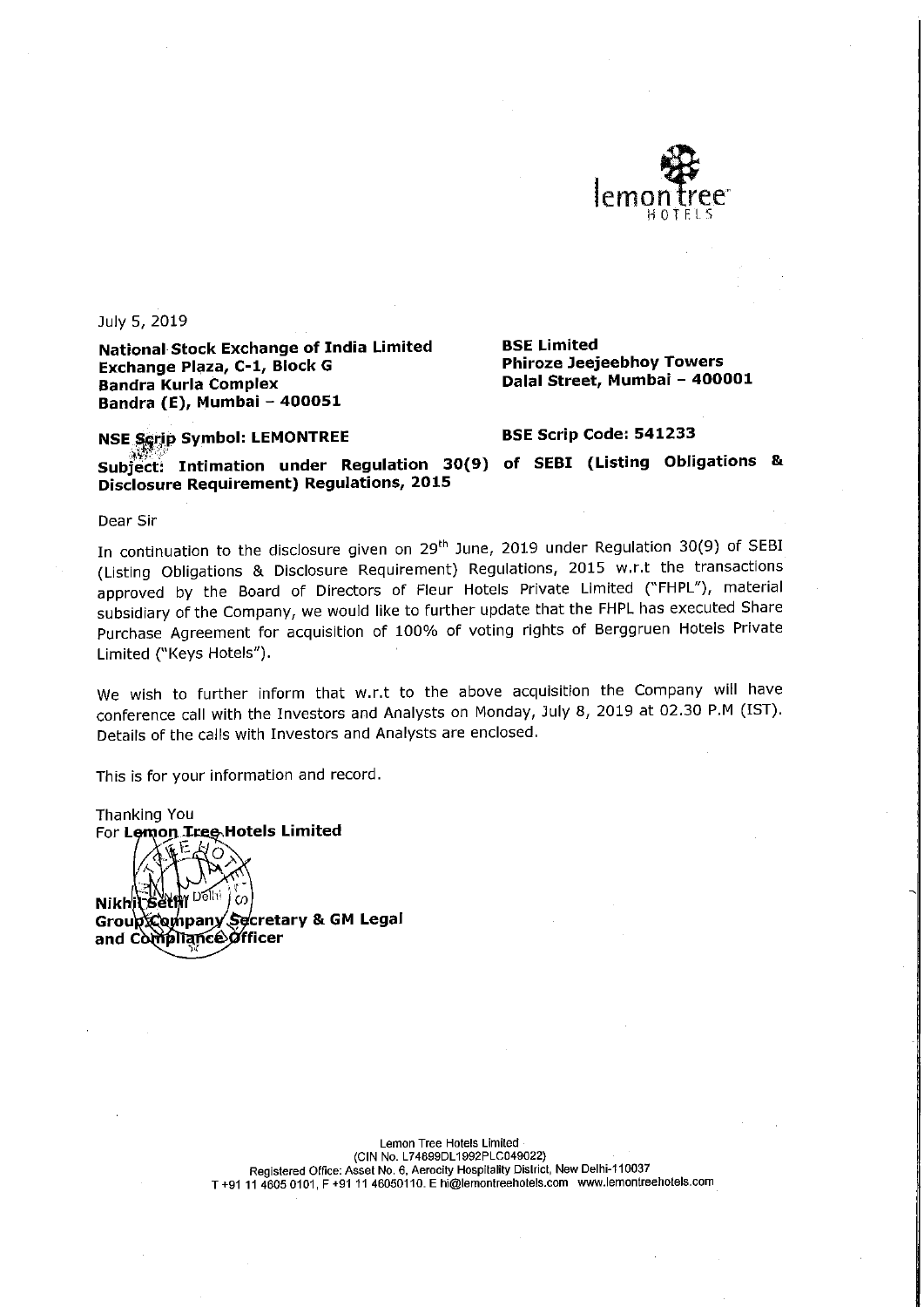

# **Lemon Tree Hotels Ltd Call to discuss Keys Hotels Acquisition on Monday, July 8, 2019 at 2:30 PM IST**

Lemon Tree Hotels (LTH) will organize a conference call for investors and analysts on Monday, July 8, 2019 at 2:30 PM IST to discuss the acquisition of Berggruen Hotels Private Limited (owner of Keys Hotels in India).

The senior management team will represent LTH on the call.

| <b>Timing</b>                        | 2:30 PM IST on Monday, July 08, 2019         |
|--------------------------------------|----------------------------------------------|
| Conference dial-in                   |                                              |
| Primary number                       | +91 22 6280 1141 / +91 22 7115 8042          |
| Local access number                  | $+91$ 70456 71221 (Available all over India) |
| Singapore Toll Free Number           | 800 101 2045                                 |
| Hong Kong Toll Free<br><b>Number</b> | 800 964 448                                  |
| <b>USA Toll Free Number</b>          | 1866 746 2133                                |
| UK Toll Free Number                  | 0 808 101 1573                               |

# **Details of the conference call are as follows:**

*Please dial-in 5 minutes prior to the scheduled start to ensure that you are connected to the call on time.*